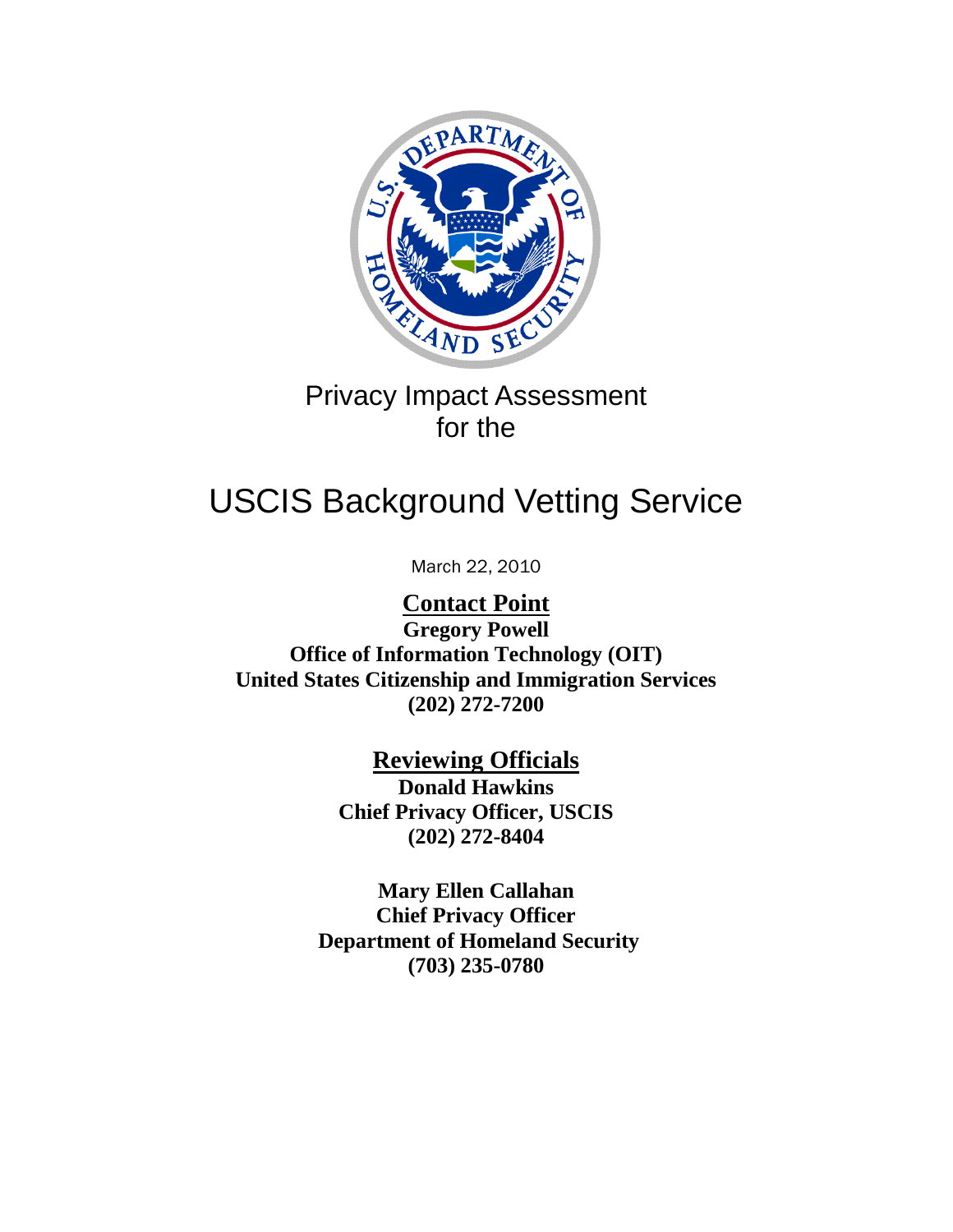

# **Abstract**

The United States Citizenship and Immigration Services (USCIS) developed the Background Vetting Service (BVS) to comply with the Adam Walsh Child Protection and Safety Act of 2006, Public Law 109- 248 which restricts the ability of any U.S. citizen (USC) or lawful permanent resident alien (LPR) who has been convicted of any "specified offense against a minor" from filing certain family-based immigration petitions. Under the BVS, the USCIS will facilitate fingerprint checks of USCs whose principal residence is overseas filing family-based immigration petitions at Department of State (DOS) Overseas Posts against the Federal Bureau of Investigation's (FBI) Integrated Automated Fingerprint Identification System (IAFIS) and the United States Visitor and Immigrant Status Indicator Technology (US-VISIT) Automated Biometric Identification System (IDENT). The information is collected and assembled by DOS. The USCIS BVS does not collect or originate any information but only serves as a conduit to route the information between DOS, US-VISIT, FBI IAFIS, and the USCIS BVS Users. USCIS Conducted this privacy impact assessment (PIA) because BVS checks personally identifiable information (PII) collected by DOS against US-VISIT's IDENT and FBI's IAFIS and returns a status flag back to DOS for their use in the adjudication of the applicable petition.

# **Overview**

Although the authority to adjudicate family-based immigration petitions rests with USCIS, DHS has delegated authority to Department of State, Bureau of Consular Affairs (DOS-CA) to adjudicate certain family-based immigration petitions filed at DOS Overseas Posts by USCs whose principal residence is overseas and who have maintained that residence for at least six months. This delegation of authority is limited to the following petition types: Form I-130, Petition for Alien Relative; Form I-360, Petition for Amerasian, Widow(er), or Special Immigrant; and Form I-600 Petition to Classify Orphan as an Immediate Relative. Under the terms of the delegation of authority, DOS-CA officers may adjudicate such a petition only if the petition is "clearly approvable," acting on the petition is deemed to be in the national interest, or an emergent or humanitarian situation exists.

The Adam Walsh Child Protection and Safety Act of 2006, Public Law 109-248 (the Adam Walsh Act) restricts the ability of any USC or LPR who has been convicted of any "specified offense against a minor" as defined by the Act to obtain approval of certain types of immigration petitions including:

- a USC's immediate relative or family-based immigrant petition, or nonimmigrant fiancé(e) petition, and
- an LPR's family-based immigrant petition (LPRs may not file immediate relative or fiancé(e) petitions).

The scope of the BVS includes family-based immigration benefit petitions filed at DOS Overseas Posts by USCs whose principal residence is overseas and who have maintained that residence for at least six months. If the petitioner has been convicted of any "specified offense against a minor," then the DOS-filed petition is no longer "clearly approvable" and must be referred to USCIS.

<span id="page-1-1"></span>To enforce this Act for family based petitions filed overseas with DOS-CA (that is to determine if an overseas petitioner has been convicted of a "specified offense against a minor"), the DOS Overseas Post will collect the fingerprints of USC petitioners filing family based immigration petitions. These 10-prints are then checked against the FBI IAFIS<sup>[1](#page-1-0)</sup> and US-VISIT IDENT<sup>[2](#page-1-1)</sup> to determine if the petitioner has committed

<span id="page-1-0"></span> $\overline{a}$ <sup>1</sup> For FBI's related privacy documentation, see the IAIFIS and DOJ/FBI Interim Data Sharing Model PIAs at [http://foia.fbi.gov/iafis.htm,](http://foia.fbi.gov/iafis.htm) and [http://foia.fbi.gov/idsm.htm,](http://foia.fbi.gov/idsm.htm) respectively and corresponding SORN for the FBI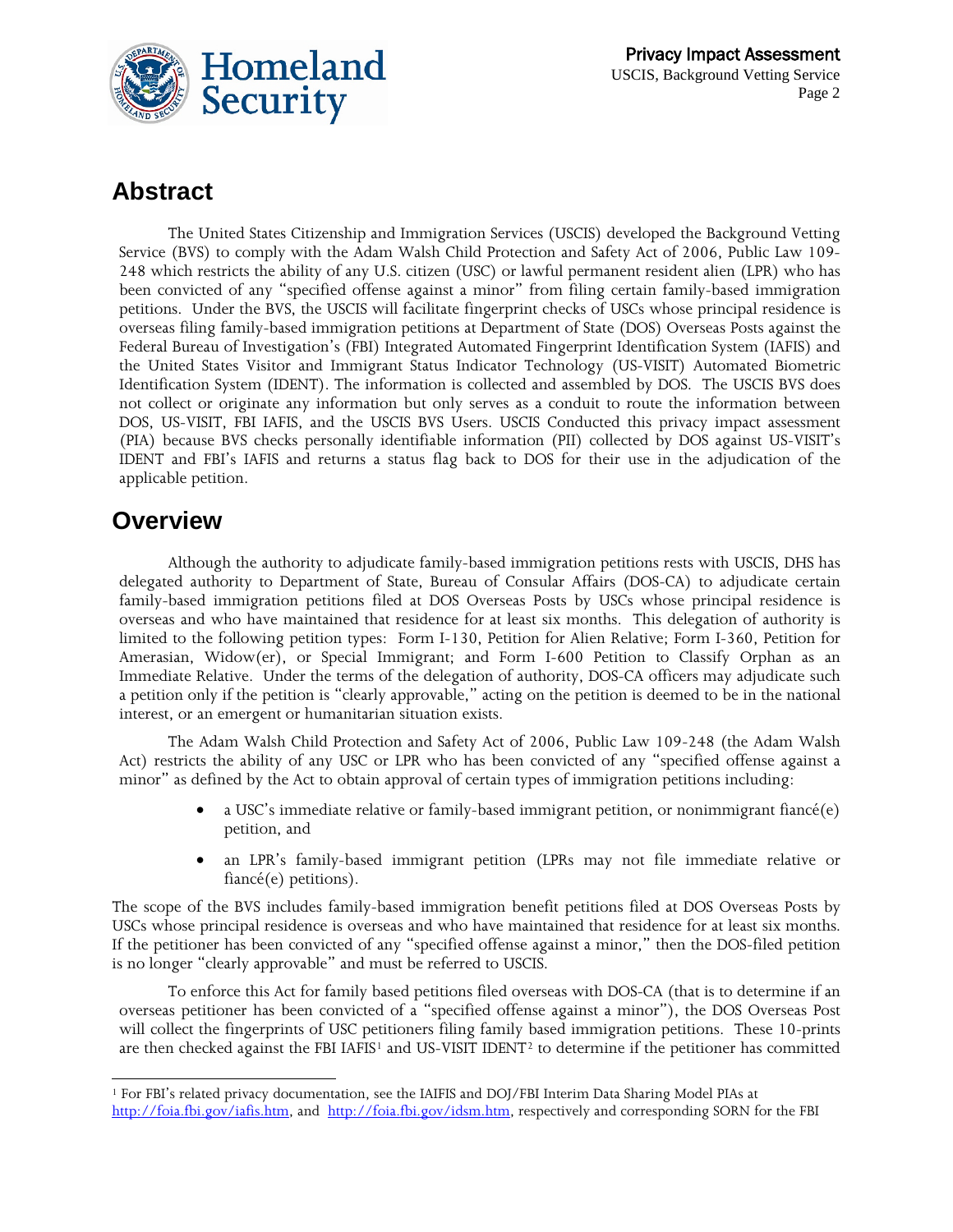

a specified offense against a minor. FBI IAFIS and US-VISIT IDENT contain fingerprint matched records which may include criminal history and derogatory information, respectively, that may include "specified offenses against a minor."

As part of the process, USCIS will forward the 10-prints sent by DOS to US-VISIT IDENT and to FBI IAFIS via US-VISIT using an existing connection that US-VISIT maintains with the FBI. FBI IAFIS will return results (e.g. criminal history) to USCIS via US-VISIT. US-VISIT IDENT will return results (e.g., derogatory information) to USCIS via the US-VISIT connection. USCIS will examine the criminal history and derogatory information and determine if a "specified offense against a minor" is included in the criminal history or the derogatory information. The BVS will facilitate the USCIS processing of the criminal history and derogatory information to determine if it contains a "specified offense against a minor." If the criminal history or derogatory information does contain a "specified offense against a minor" the USCIS BVS will send a "Red Status" back to DOS, to advise DOS that the petition is no longer "clearly approvable" and thus should be referred to USCIS. If the criminal history or derogatory information does NOT contain a "specified offense against a minor," the USCIS BVS will send a "Green Status" back to DOS to advise DOS that the petition is "clearly approvable." These flags (Red Status/ Green Status) are sent back to DOS as an input condition into the DOS adjudication of the family based immigration petition filed at the DOS Overseas Post. The "Red Status" indicates to DOS-CA that the petition is "not clearly approvable," and that the consular officer must refer the petition to the appropriate USCIS office for adjudication. When the petition processing is transitioned from DOS-CA to USCIS, the petition and its processing will transfer to a USCIS overseas office which has jurisdiction over the adjudication of the petition, and is no longer within the DOS or BVS process lifecycle. No background information, criminal history, or derogatory information is sent to the DOS for the USC petitioner other than the Red Status or Green Status.

#### *Typical Transaction*

 $\overline{a}$ 

USCIS provides the BVS through the USCIS Enterprise Service Bus (ESB), an infrastructure that supports the use of individual services within a Service Oriented Architecture (SOA). The USCIS ESB is a set of commercial off-the-shelf software that provides a standardized infrastructure to connect to multiple systems and services. The following are the process steps of the information processing for BVS:

- 1. An Overseas Department of State Consular Post collects PII, including biometric information, on behalf of USCIS and maintains it in the Department of State Consular Consolidated Database (DOS-CCD) system.[3](#page-2-0)
- 2. The DOS-CCD system creates a transaction containing the subject identification information and biometric information and delivers it to the USCIS BVS to be forwarded to US-VISIT IDENT and FBI IAFIS via and existing connection to US-VISIT.

Fingerprint Identification Records System (FIRS)(JUSTICE/FBI-009) (64 FR 52343, 52347; 66 FR 33558; 70 FR 7513, 7517; 72 FR 3410 and associated blanket routine uses at 66 FR 33558 and 70 FR 7513-02) which can be found a[t http://foia.fbi.gov/firs552.htm](http://foia.fbi.gov/firs552.htm) .

<sup>&</sup>lt;sup>2</sup> For DHS US-VISIT's related privacy documentation, see the PIA for the US-VISIT Program for the First Phase of the IOC of Interoperability between the U.S. DHS and the U.S. DOJ at

[http://www.dhs.gov/xlibrary/assets/privacy/privacy\\_pia\\_usvisit\\_phase1ioc.pdf](http://www.dhs.gov/xlibrary/assets/privacy/privacy_pia_usvisit_phase1ioc.pdf) and corresponding SORN for the DHS Automated Biometric Identification System (IDENT), DHS-2007-0027 FR Volume 72, Number 107, Pages 31080-31082 which can be found at<http://edocket.access.gpo.gov/2007/07-2781.htm>

<span id="page-2-0"></span><sup>&</sup>lt;sup>3</sup> See U.S. Department of State Privacy Impact Assessment: Consular Consolidated Database, (December 11, 2008).and corresponding System of Records Notice, [Visa Records, STATE-39.](http://www.state.gov/documents/organization/102815.pdf)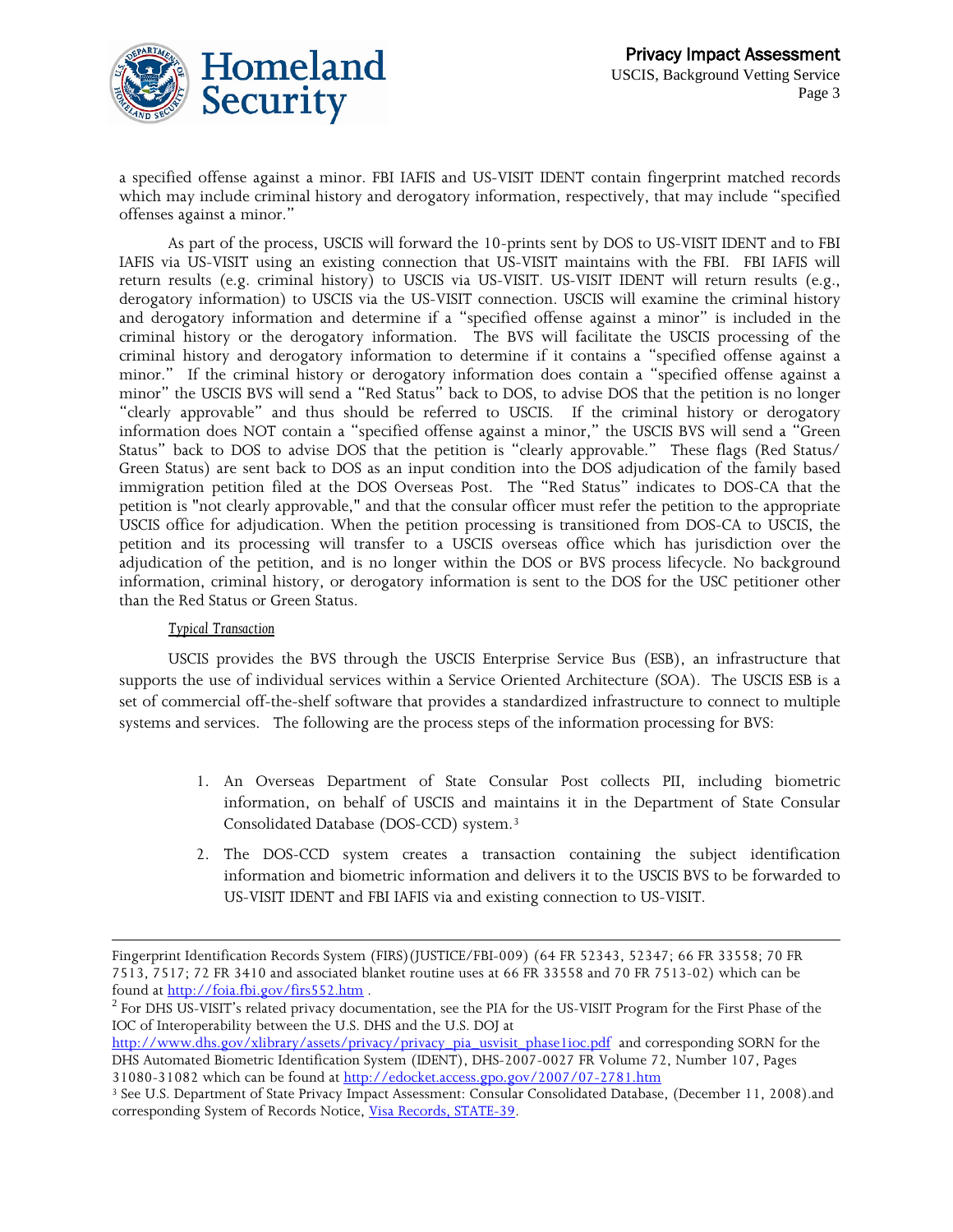

- 3. Both FBI IAFIS and US-VISIT IDENT return identifying information and any information concerning any criminal history or derogatory information of the subject to USCIS BVS via and existing connection to US-VISIT.
	- o If no criminal history is found in IAFIS and no derogatory information is found in US-VISIT IDENT, BVS will automatically send a Green Status (e.g., "clearly approvable") to the DOS-CCD system and the DOS-CA officer may therefore proceed with completing the adjudication of the petitions.
	- o If a criminal history record is returned by FBI IAFIS or derogatory information is returned by US-VISIT IDENT, the criminal history or derogatory information data is presented to a Background Adjudicator at the USCIS Vermont Service Center Background Check Unit to determine if the petition is "clearly approvable" based on the content of the criminal history or derogatory information. Once a determination is made as to whether the petition is clearly approvable, or not, the appropriate status flag is sent via the BVS to the DOS-CCD system.
- 4. A copy of the criminal history record or derogatory information, if applicable, returned by FBI IAFIS and US-VISIT and the BVS produced Red Status/Green Status are stored in the USCIS enterprise Citizenship and Immigration Service Centralized Operational Repository (eCISCOR) Operational Data Store (ODS) eCISCOR (outside the system boundary of BVS).[4](#page-3-0)

All information related to the USCIS BVS will be transmitted utilizing secure electronic transfer methods (XML over HTTPS) which meets DHS Sensitive Systems Policy Directive 4300A. Although USCIS BVS orchestrates the transmission of data between systems (e.g., DOS-CCD, US-VISIT IDENT, FBI IAFIS, eCISCOR) and authorized users (e.g., Background Adjudicators), BVS itself does not store any data other than an audit log of the transmissions. The derogatory information or the criminal history record returned by US-VISIT IDENT or FBI IAFIS, respectively, and the status flag are not stored within the boundary of the USCIS BVS but rather a copy is transmitted to and stored by USCIS eCISCOR.

 $\overline{a}$ 

<span id="page-3-0"></span><sup>4</sup>See Privacy Impact Assessment for eCISCOR (August 24, 2009)

http://www.dhs.gov/xlibrary/assets/privacy/privacy\_pia\_cis\_eciscor.pdf).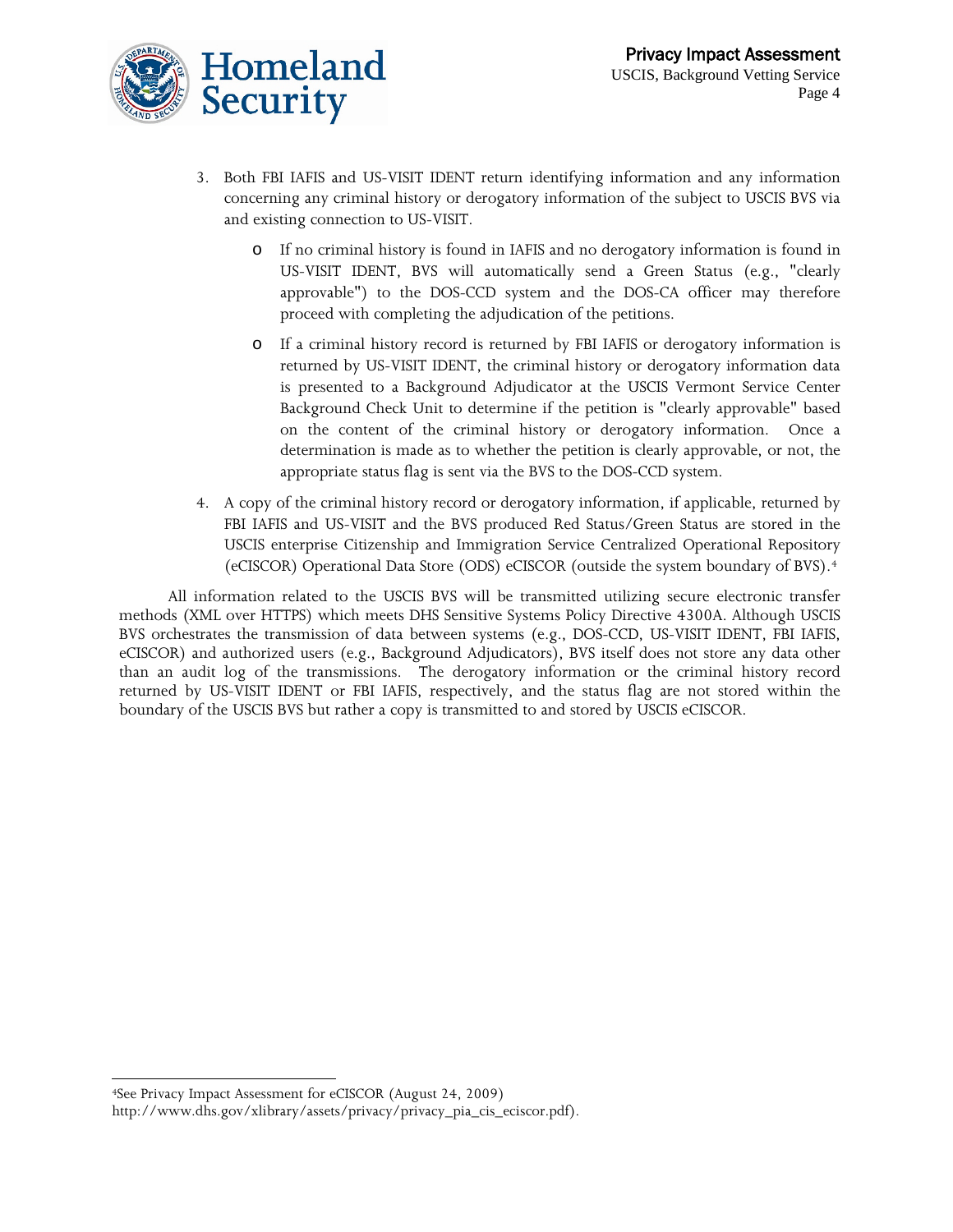

# **Section 1.0 Characterization of the Information**

# **1.1 What information is collected, used, disseminated, or maintained in the system?**

USCIS BVS does not collect or originate any information but only serves as a conduit to route the information between DOS, US-VISIT IDENT, FBI IAFIS via an existing connection to US-VISIT, and the USCIS BVS users. The information obtained for background vetting includes biographic, personal identification and biometric data provided at the time of application. The biographic data includes full name, place and date of birth. The identification information includes Social Security number (SSN) and citizenship status. The biometric data includes eye color, hair color, height and weight, race, 10-print fingerprints and the date and time the biometric data were captured. The above data elements will be entered into the DOS-CCD and transmitted to the USCIS BVS. Data returned by FBI IAFIS and US-VISIT IDENT includes personal identification information and any criminal history or derogatory information that exists for the individual being fingerprinted. A copy of the criminal history record returned by FBI IAFIS and a copy of the derogatory information returned by US-VISIT IDENT, for 10-prints processed by BVS and the BVS produced Red Status/Green Status are kept in eCISCOR (outside the system boundary of BVS).

### **1.2 What are the sources of the information in the system?**

USCIS BVS does not collect or originate any information but only serves as the conduit to route information between DOS, US-VISIT IDENT, FBI IAFIS (via US-VISIT), and the USCIS BVS users. The DOS-CCD system creates the transaction containing the subject identification information and biometric information and delivers it to the USCIS BVS to be forwarded to US-VISIT and FBI IAFIS via and existing connection to US-VISIT. FBI IAFIS then returns identifying information and any information concerning any criminal history of the subject to USCIS BVS via an existing connection to US-VISIT. US-VISIT IDENT also returns identifying information and any information concerning any derogatory information of the subject to USCIS BVS via an existing connection to US-VISIT. BVS generates a status flag based on whether or not a criminal history record or derogatory information was returned. If no criminal history or derogatory information is returned, BVS will automatically send a Green Status to the DOS-CCD system. If criminal history or derogatory information is returned, this information is presented to a Background Adjudicator at the USCIS Vermont Service Center Background Check Unit to determine if the petition is "clearly approvable" based on the content of the criminal history and derogatory information. Once a determination is made as to whether the petition is clearly approvable, or not, the appropriate status flag is sent via the BVS to the DOS-CCD system.

# **1.3 Why is the information being collected, used, disseminated, or maintained?**

This information is being collected, used and disseminated in order to determine whether a USC immigration petitioner has criminal convictions that are subject to the Adam Walsh Act.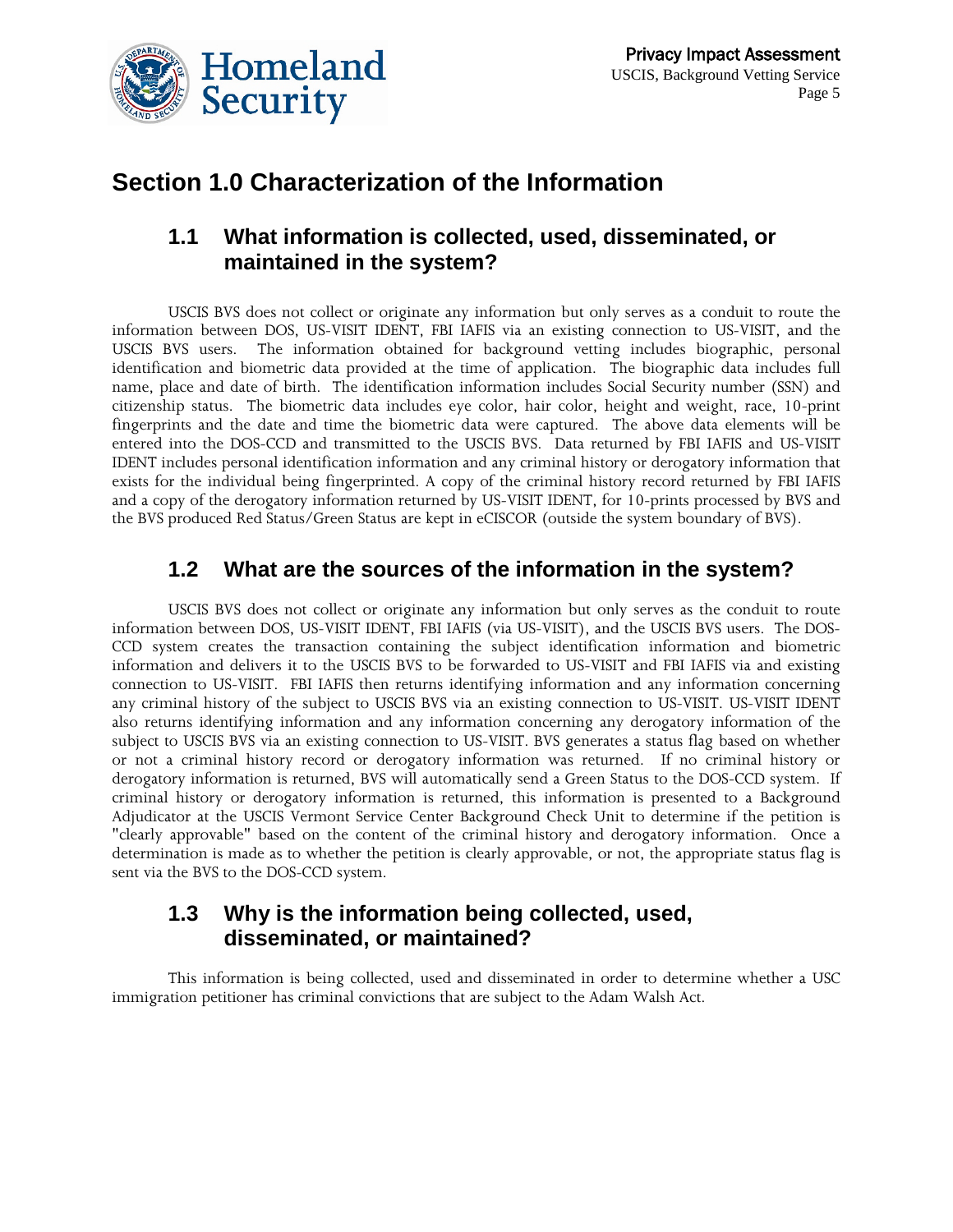

# **1.4 How is the information collected?**

The information is collected and assembled by DOS. The USCIS BVS does not collect or originate any information but only serves as a conduit to route the information between DOS, US-VISIT IDENT, FBI IAFIS via an existing connection to US-VISIT, and the USCIS BVS users.

# **1.5 How will the information be checked for accuracy?**

It is up to DOS and the USCIS Background Vetting Center to determine the accuracy of the data. This capability is beyond the scope of the USCIS BVS. The BVS monitors transmission to and from its services to catch any network transmission errors. The BVS also validates the data received during a transmission against its defined XML (extensible Markup Language) Schema. XML Schemas are used to define message formats for messages that will be exchanged between systems. XML Schemas are used to ensure that XML messages are 'valid'. It ensures that data that is sent and received follow the designed message formats to avoid receiving and sending data that's not part of the predefined message format.

# **1.6 What specific legal authorities, arrangements, and/or agreements defined the collection of information?**

The authority to adjudicate Forms I-130, Petition for Alien Relative, and Forms I-360, Petition for Amerasian, Widow(er), or Special Immigrant (filed by widow(er)s) can be found in 8 CFR 204.1(e)(3). The authority to adjudicate Forms I-600, Petition to Classify Orphan as an Immediate Relative can be found in 8 CFR 204.3(g)(2).

The authority to perform criminal background checks for petitioners can be found in 8 CFR  $103.2(e)(1)$ , which states:

(e) Fingerprinting.

(1) General. USCIS regulations in this chapter, including the instructions to benefit applications and petitions, require certain applicants, petitioners, beneficiaries, sponsors, and other individuals to be fingerprinted on Form FD-258, Applicant Card, for the purpose of conducting criminal background checks. On and after December 3, 1997, USCIS will accept Form FD-258, Applicant Card, only if prepared by a USCIS office, a registered State or local law enforcement agency designated by a cooperative agreement with USCIS to provide fingerprinting services (DLEA), a United States consular office at United States embassies and consulates, or a United States military installation abroad.

# **1.7 Privacy Impact Analysis: Given the amount and type of data collected, discuss the privacy risks identified and how they were mitigated.**

Privacy risks that an adjudication decision could be erroneously made based on inaccuracies in the underlying information (e.g. DOS-CCD and/or FBI-IAFIS) are mitigated in that USCIS BVS only helps determine if a petition filed overseas via DOS is either "clearly approvable" or not. If a petition is erroneously marked NOT "clearly approvable" by BVS a petition will NOT be denied, but rather, will be referred to USCIS for a full review and adjudication under the full USCIS adjudication process.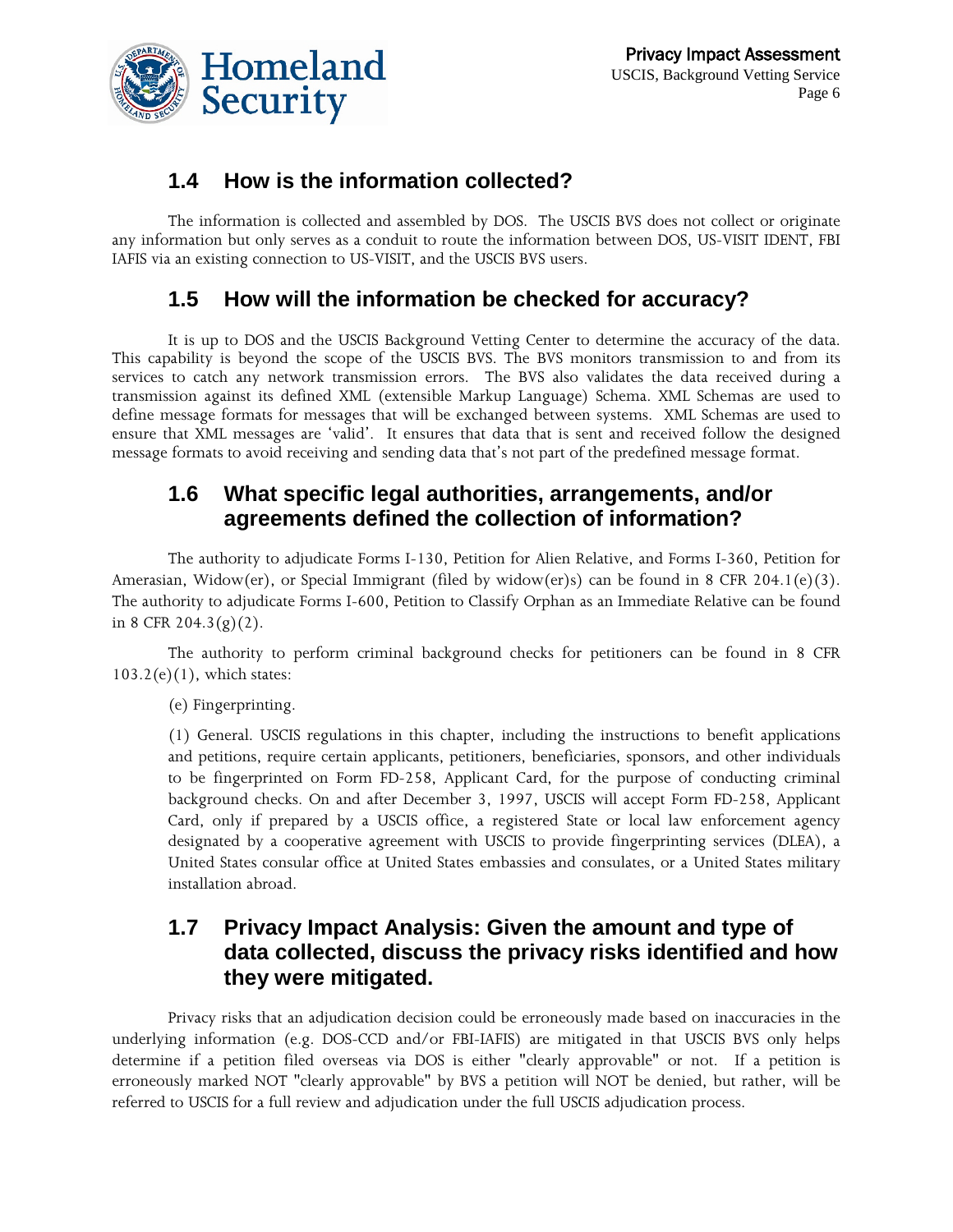



Any potential privacy risk associated with the unauthorized disclosure of personally identifiable information are mitigated by the almost instantaneous transfer of the data utilizing secure HTTP (HTTPS) followed by the rapid deletion of the record from USCIS BVS systems. The criminal history or derogatory information returned by US-VISIT IDENT or FBI IAFIS is not stored within the boundary of the USCIS BVS but rather a copy transmitted to and stored by USCIS eCISCOR.

# **Section 2.0 Uses of the Information**

# **2.1 Describe all the uses of information.**

The purpose of BVS is to help DOS-CA determine if a family-based immigration petition is "clearly approvable" by having DHS screen the USC petitioners pursuant to 8 CFR 103.2(e)(1). If a "Red Status" is returned by DHS, this will indicate to DOS-CA that the petition is not "clearly approvable," and that the DOS-CA officer must refer the petition to the appropriate USCIS office for adjudication.

# **2.2 What types of tools are used to analyze data and what type of data may be produced?**

Data analysis is not part of the functionality of the USCIS BVS. Data produced by the USCIS BVS is limited to the Red or Green Status based on whether or not a Background Check Analyst determined if a "specified offense against a minor" is included in the criminal history or derogatory information returned by FBI IAFIS or US-VISIT IDENT.

# **2.3 If the system uses commercial or publicly available data please explain why and how it is used.**

The USCIS BVS does not use any commercial or publicly available data.

# **2.4 Privacy Impact Analysis: Describe any types of controls that may be in place to ensure that information is handled in accordance with the above described uses.**

**Privacy Risk:** Inappropriate use of the information.

**Mitigation:** User access to the USCIS BVS User Interface will be limited to those who need to perform background adjudication, to determine if a petitioner has committed a specified offense against a minor. The USCIS ESB system administrator will be responsible for granting the appropriate level of access. All USCIS employees will be properly trained on the use of information in accordance with DHS policies, procedures, regulations, and guidance.

DHS Management Directive System (MD) Number: 11042, Safeguarding Sensitive But Unclassified (For Official Use Only) Information, May 11, 2004, provides guidance for the manner in which DHS employees and contractors must handle Sensitive but Unclassified/For Official Use Only Information in both paper and electronic records (including criminal history data from FBI IAFIS, or derogatory information from US-VISIT IDENT). Additionally, all DHS employees will be required to take annual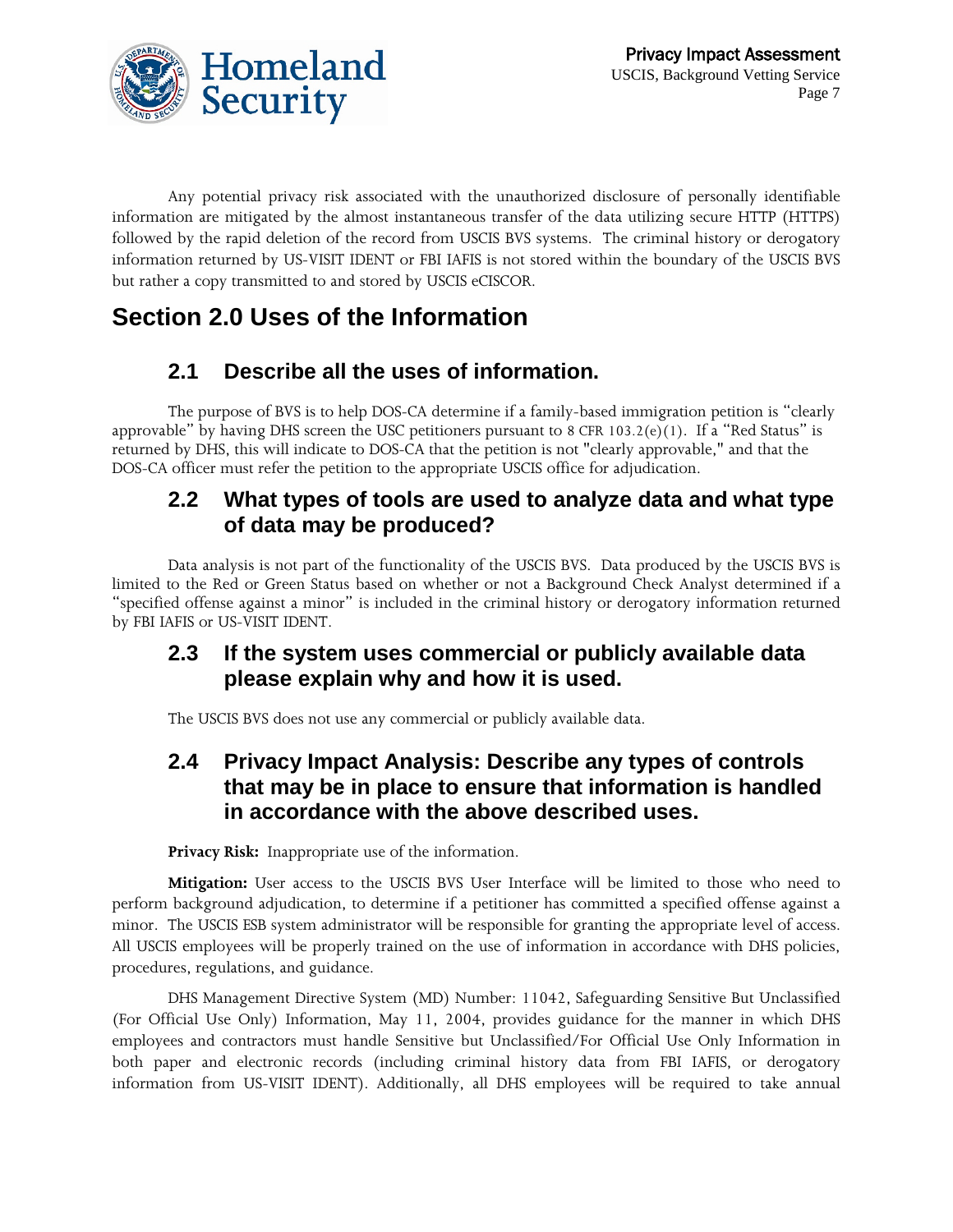

privacy awareness and computer security training, which addresses this issue. DHS will also maintain rules of behavior for employees who use DHS systems.

# **Section 3.0 Retention**

# **3.1 What information is retained?**

The USCIS BVS does not retain any information other than the Service's generated transaction audit data. The transaction audit data does not include the 10-print nor does it include any PII data. This logging of transaction audit data is required by the DHS Sensitive Systems Policy Directive 4300A *Section 5.3 - Audit Logs Maintained*.

During the processing of a background vetting request, BVS will store the Status flag (Red Status / Green Status) along with a copy of any criminal history or derogatory information returned by FBI IAFIS or US-VISIT IDENT in USCIS eCISCOR. The copy of the FBI criminal history, the US-VISIT IDENT derogatory information, and the Red Status / Green Status determination is kept in eCISCOR. As a decision-aid tool, BVS helps DOS-CA consular officers determine if a family-based immigration petition is "clearly approvable" based on the requirements of the Adam Walsh Act. The rest of the adjudication process takes place within the DOS-CA systems. Copies of data that BVS retrieved from other systems (e.g., FBI IAFIS, US-VISIT IDENT) are kept in eCISCOR until the life cycle of the adjudication process has completed.

# **3.2 How long is information retained?**

The USCIS BVS does not retain any information other than transaction audit data. This data is available online for a period of 180 days. Off site retention of this data is for 7 years. This requirement is per *Section 5.3 - Audit Logs Maintained* of the DHS - 4300A which states: "Audit trail records must be maintained online for at least 90 days, thereby allowing rapid access to recent information. Audit trails should be preserved for a period of 7 years as part of managing records for each system to allow audit information to be placed online for analysis with reasonable ease."

The copy of the FBI criminal history, the US-VISIT IDENT derogatory information, and the Red Status / Green Status determination is kept in eCISCOR (outside the BVS system boundary) until the life cycle of the adjudication process has been completed. Once the process has completed the data will be discarded, although the audit log record of the transaction will be retained.

# **3.3 Has the retention schedule been approved by the component records officer and the National Archives and Records Administration (NARA)?**

Not expressly: this is the standard retention period specified by DHS Certification and Accreditation (C&A) policy for system audit data. This requirement is per *Section 5.3 - Audit Logs Maintained* of the DHS - 4300A which states "Audit trail records must be maintained online for at least 90 days, thereby allowing rapid access to recent information. Audit trails should be preserved for a period of seven years as part of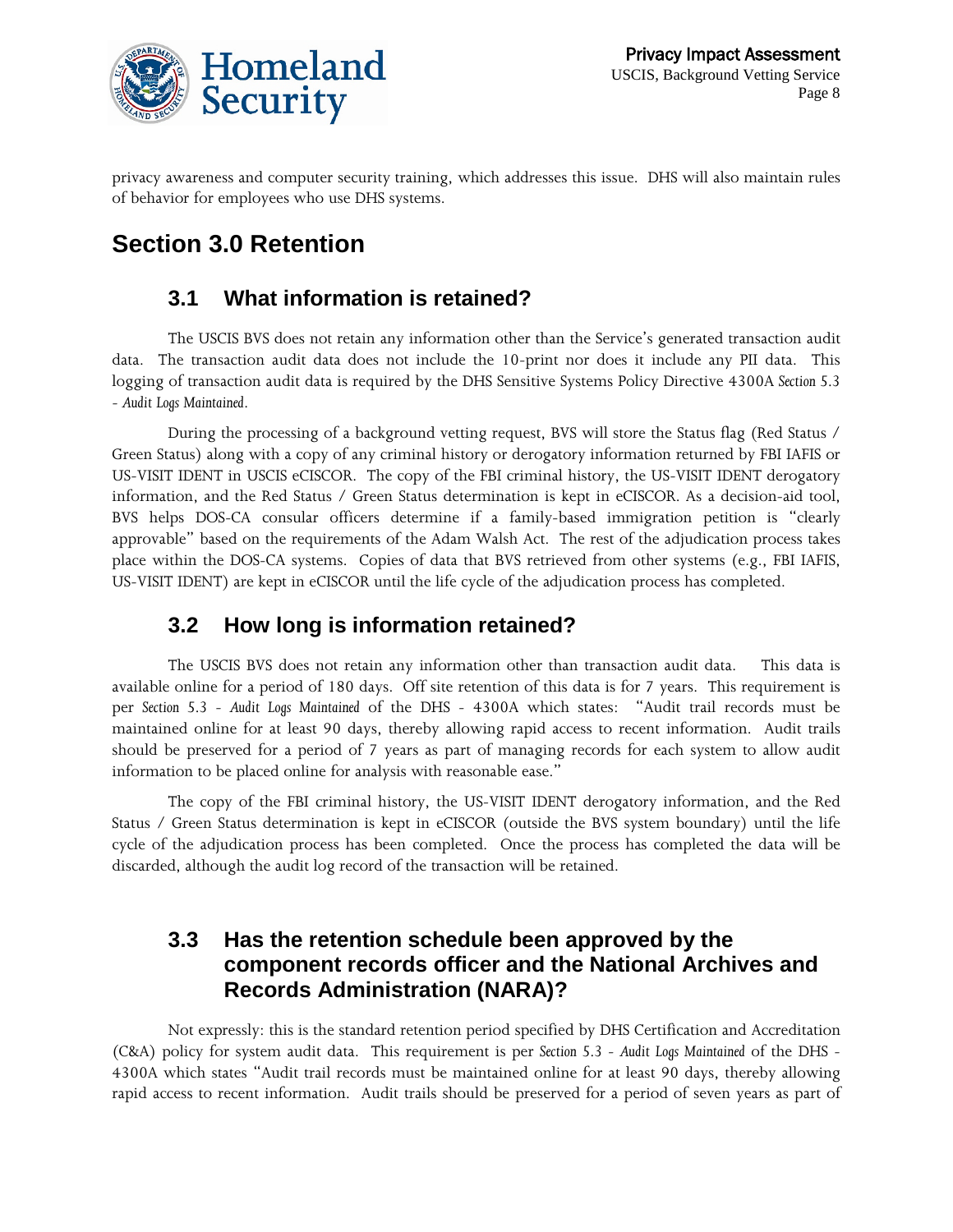

managing records for each system to allow audit information to be placed online for analysis with reasonable ease."

# **3.4 Privacy Impact Analysis: Please discuss the risks associated with the length of time data is retained and how those risks are mitigated.**

**Risk:** Maintaining personal information for a period longer than necessary to achieve the Adam Walsh enforcement objectives.

**Mitigation:** Although there is always risk inherent in retaining PII for any length of time, the USCIS BVS has the capability to discard the data USCIS BVS stores in eCISCOR, once the petition has been fully processed. This capability is consistent with the concept of retaining PII only for as long as necessary to support the agency's mission.

The data retained beyond the end of the lifecycle for processing the petition is retained solely for the purpose of reconstructing events in the case that unauthorized access is suspected and is not used for any other purpose. The ability to manually review user access patterns after the fact if unauthorized activity is suspected greatly mitigates the possibility of misuse of BVS. This would be done by querying all transactions conducted by the suspected user. This data is stored in the ESB audit tables within the ESB Oracle database which is only accessible by ESB administrators with the appropriate role to read the audit database tables.

# **Section 4.0 Internal Sharing and Disclosure**

# **4.1 With which internal organization(s) is the information shared, what information is shared and for what purpose?**

USCIS BVS will send the 10-prints received by DOS-CCD to US-VISIT IDENT and FBI IAFIS. USCIS BVS will store the Status flag (Red Status / Green Status) along with a copy of any derogatory information or criminal history returned by US-VISIT IDENT or FBI IAFIS in eCISCOR.

Only the USCIS BVS users within the USCIS Vermont Service Center Background Adjudication Unit will have access to the data processed by BVS.

Although BVS does not share this information, the 10-print information stored at US-VISIT IDENT and FBI IAFIS is shared as described in Section 4.0 of their respective PIAs (PIA for the US-VISIT Program for the First Phase of the IOC of Interoperability between the U.S. DHS and the U.S. DOJ; FBI PIA IAFIS National Security Enhancements; FBI PIA DOJ/FBI-DHS Interim Data Sharing Model (IDSM). The copy of the criminal history, derogatory information, and the Status flag (Red Status / Green Status) stored in eCISCOR is not shared outside of the background checking process, whatsoever.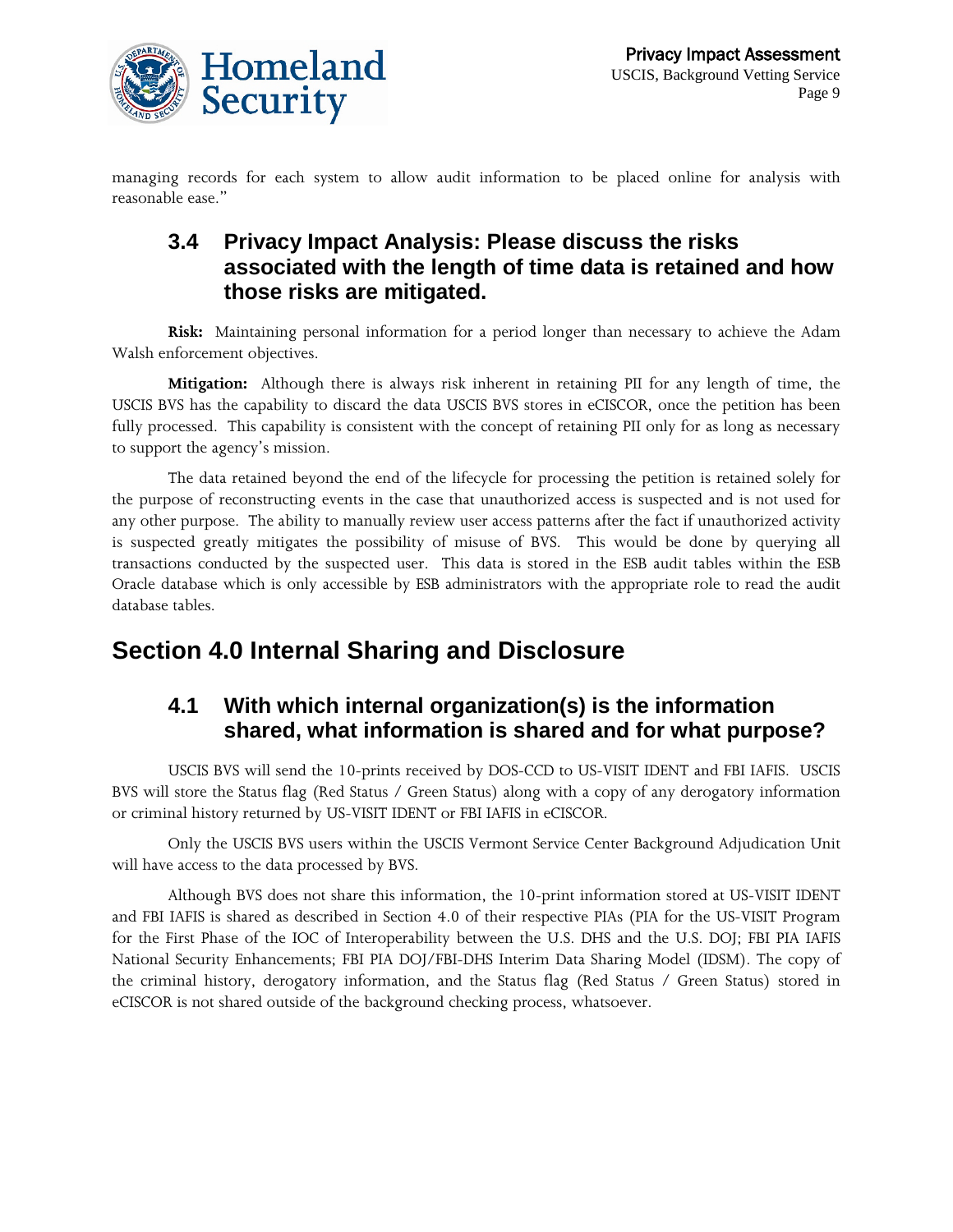

 $\overline{a}$ 

# **4.2 How is the information transmitted or disclosed?**

The USCIS BVS system interfaces (e.g., DOS-CCD, US-VISIT IDENT/FBI IAFIS, eCISCOR) transmit data utilizing a FIPS 140-2<sup>[5](#page-9-0)</sup> compliant secure transfer method which meets DHS Sensitive Systems Policy Directive 4300A.

# **4.3 Privacy Impact Analysis: Considering the extent of internal information sharing, discuss the privacy risks associated with the sharing and how they were mitigated.**

**Privacy Risk:** Unauthorized access to criminal history or derogatory information stored in eCISCOR after it is stored by USCIS BVS.

**Mitigation:** User access to criminal history and derogatory information stored in eCISCOR will be limited to only USCIS BVS Users who need the information to perform their job functions - to perform Adam Walsh background check on DOS petitioners.

Access to criminal history or derogatory information stored in eCISCOR will only be made available to be viewed through the USCIS BVS application through USCIS BVS authenticated users. The data will not be made available to general eCISCOR user population.

All USCIS BVS authorized users must authenticate using a user ID and password. DHS policies and procedures are also in place to limit the use of and access to USCIS BVS to the purposes for which it was provided; perform Adam Walsh Act-related background checks on USCs who file family-based immigration petitions with DOS-CA. Computer security concerns are minimized by the fact that the information it not shared, other than to perform Adam Walsh Act-related background check on USCs who file family-based immigration petitions with DOS-CA.

An audit log will be maintained to track all system transactions in USCIS BVS and eCISCOR. The audit log, which includes the date, time, and user for each transaction, will be secured from unauthorized modification, access, or destruction.

Although BVS does not share this information, the 10-print information stored at US-VISIT IDENT and FBI IAFIS is shared as described in their respective PIAs and SORNs. The copy of the criminal history, derogatory information, and the status flag (Red Status / Green Status) stored in eCISCOR is not shared outside of this background checking process, whatsoever.

<span id="page-9-0"></span><sup>5</sup> Federal Information Processing Standard (FIPS) Publication 140-2, FIPS PUB 140-2, is a U.S. government computer security standard used to accredit cryptographic modules.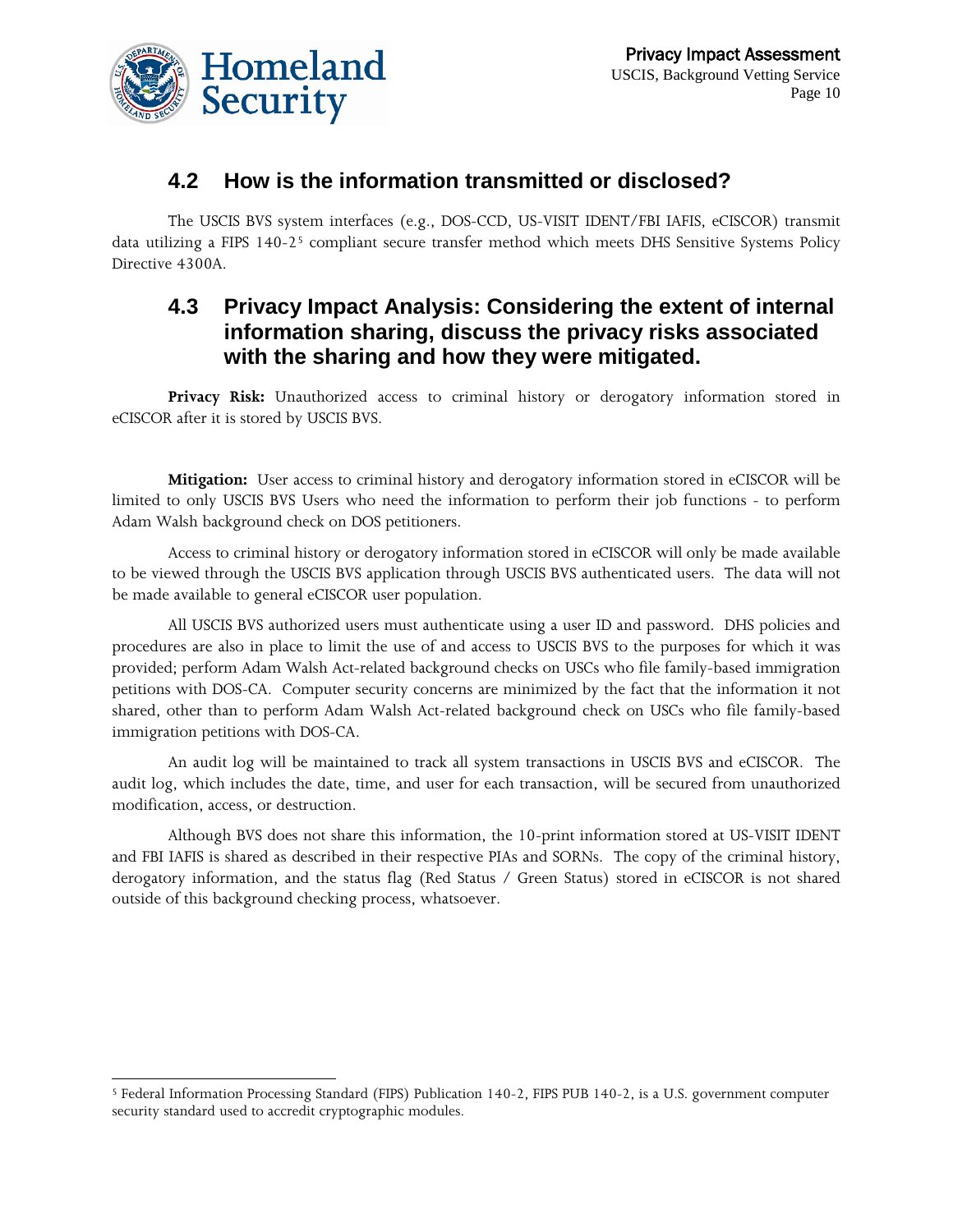



# **Section 5.0 External Sharing and Disclosure**

# **5.1 With which external organization(s) is the information shared, what information is shared, and for what purpose?**

USCIS BVS will send the 10-prints received by DOS-CCD to US-VISIT IDENT and FBI IAFIS. USCIS BVS will store the status flag (Red Status / Green Status) along with a copy of any derogatory information or criminal history returned by US-VISIT IDENT or FBI IAFIS in eCISCOR.

Although BVS does not share this information, the 10-print information stored at US-VISIT IDENT and IAFIS is shared as described in their respective PIAs and SORNs. The copy of the criminal history, derogatory information, and the status flag (Red Status / Green Status) stored in eCISCOR is not shared outside of the background check process.

# **5.2 Is the sharing of personally identifiable information outside the Department compatible with the original collection? If so, is it covered by an appropriate routine use in a SORN? If so, please describe. If not, please describe under what legal mechanism the program or system is allowed to share the personally identifiable information outside of DHS.**

Data transmission between DOS, US-VISIT IDENT and FBI IAFIS, as well as the background vetting result (e.g., clearly approvable/Green Status or not clearly approvable/Red Status based on the requirements of the Adam Walsh Act) by USCIS, is authorized by the Adam Walsh Act. The copy of the criminal history or derogatory information stored in eCISCOR is not shared outside of the USCIS background check process. The status flag (Red Status / Green Status) is provided to the DOS as a result of the Adam Walsh Act-related background check request, to determine whether the petition is "clearly approvable."

The authority to perform criminal background checks for petitioners can be found in 8 CFR 103.2(e)(1). The authority to perform this specific type of background check (to determine if a petitioner has been convicted of a "specified offense against a minor") is governed by the Adam Walsh Child Protection and Safety Act of 2006.

The 10-print information stored at US-VISIT IDENT and IAFIS is shared as described in their respective PIAs and SORNs.

### **5.3 How is the information shared outside the Department and what security measures safeguard its transmission?**

The USCIS BVS system interfaces (e.g., DOS-CCD, US-VISIT/FBI IAFIS, eCISCOR) transmit data utilizing a FIPS 140-2 compliant secure transfer method which meets DHS Sensitive Systems Policy Directive 4300A.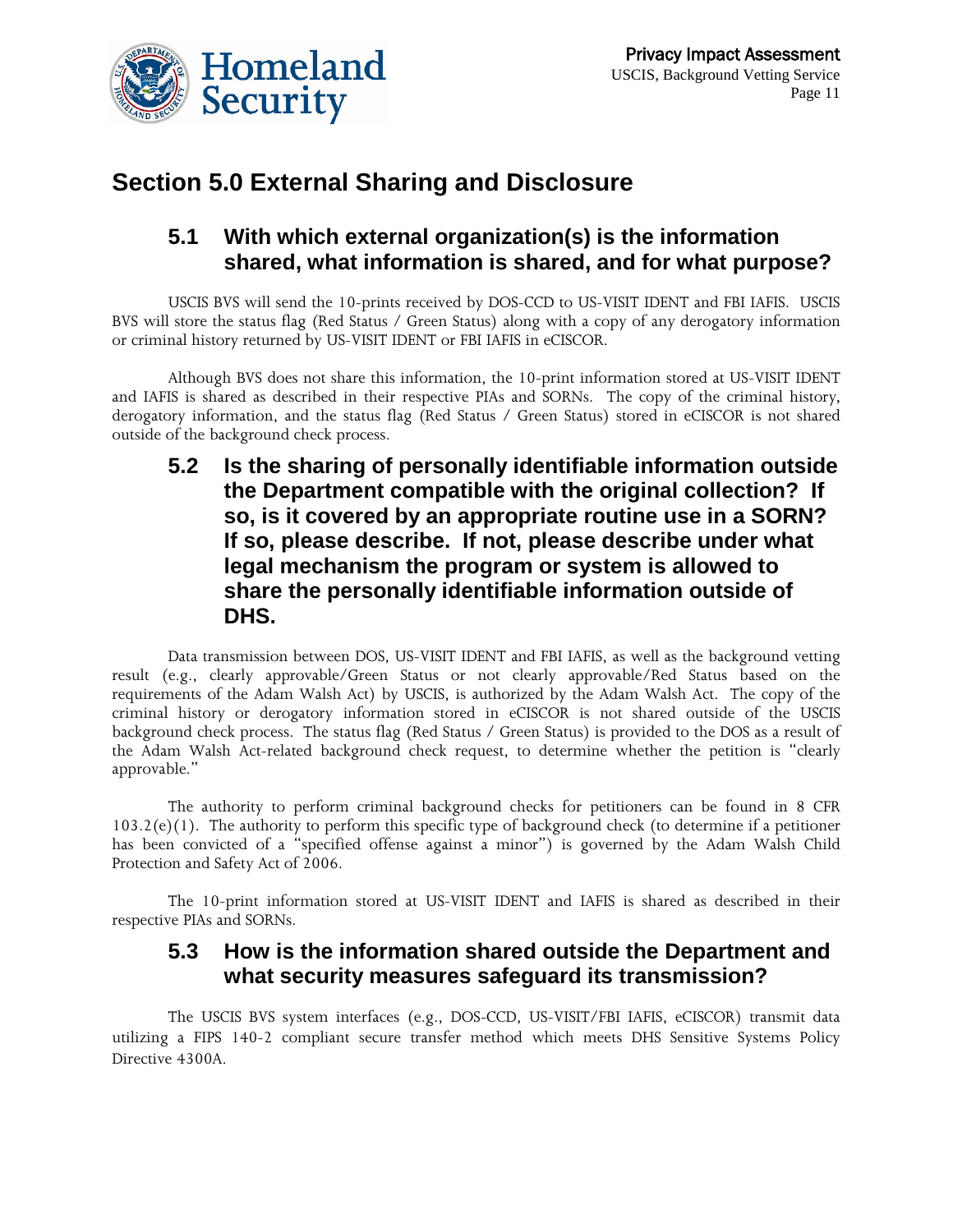

# **5.4 Privacy Impact Analysis: Given the external sharing, explain the privacy risks identified and describe how they were mitigated.**

**Privacy Risk:** The primary privacy risk in external sharing is the sharing of data for purposes that are not in accordance with the stated purpose and use of the original collection.

**Mitigation:** The 10-print information provided by DOS-CCD for Adam Walsh Check Request and stored at US-VISIT IDENT and IAFIS is shared as described in Sections 4.0 of their respective PIAs. This use aligns with these respective PIAs (PIA for the US-VISIT Program for the First Phase of the IOC of Interoperability between the U.S. DHS and the U.S. DOJ; FBI PIA IAFIS National Security Enhancements; FBI PIA DOJ/FBI-DHS Interim Data Sharing Model (IDSM)).

If future modifications to the BVS system call for additional external sharing of data that passes through BVS, all external sharing arrangements will be consistent with existing routine uses or performed with the consent of the individual whose information is being shared, unless the information is covered by an appropriate exemption from one or more of the Privacy Act requirements. These routine uses limit the sharing of information from the system to the stated purpose of the original collection.

**Privacy Risk:** Inappropriate Use of Personally Identifiable Information (Social Security Number, Anumber, etc.)

**Mitigation:** USCIS provides access to the system only to individuals who have a specific need to know for the purpose of their job. Risks are further mitigated by provisions set forth in MOUs with federal and foreign government agencies. United States government employees must undergo annual computer security awareness training.

# **Section 6.0 Notice**

### **6.1 Was notice provided to the individual prior to collection of information?**

Yes, in addition to this PIA, the data processed by USCIS BVS system is sourced from DOS-CCD, DHS IDENT, and FBI IAFIS provide notice through their respective Systems of Record. Further, USCIS applications contain a Privacy Act statement and a provision by which an applicant authorizes USCIS to release any information received from the applicants as needed to determine their eligibility for immigration and naturalization benefits.

### **6.2 Do individuals have the opportunity and/or right to decline to provide information?**

No. The data received by USCIS BVS comes from the underlying connected IT systems; DOS-CCD, DHS IDENT, and FBI IAFIS. However, individuals who submit applications for immigration benefits are asked to provide their consent to release the information to assist in the determination of an individual's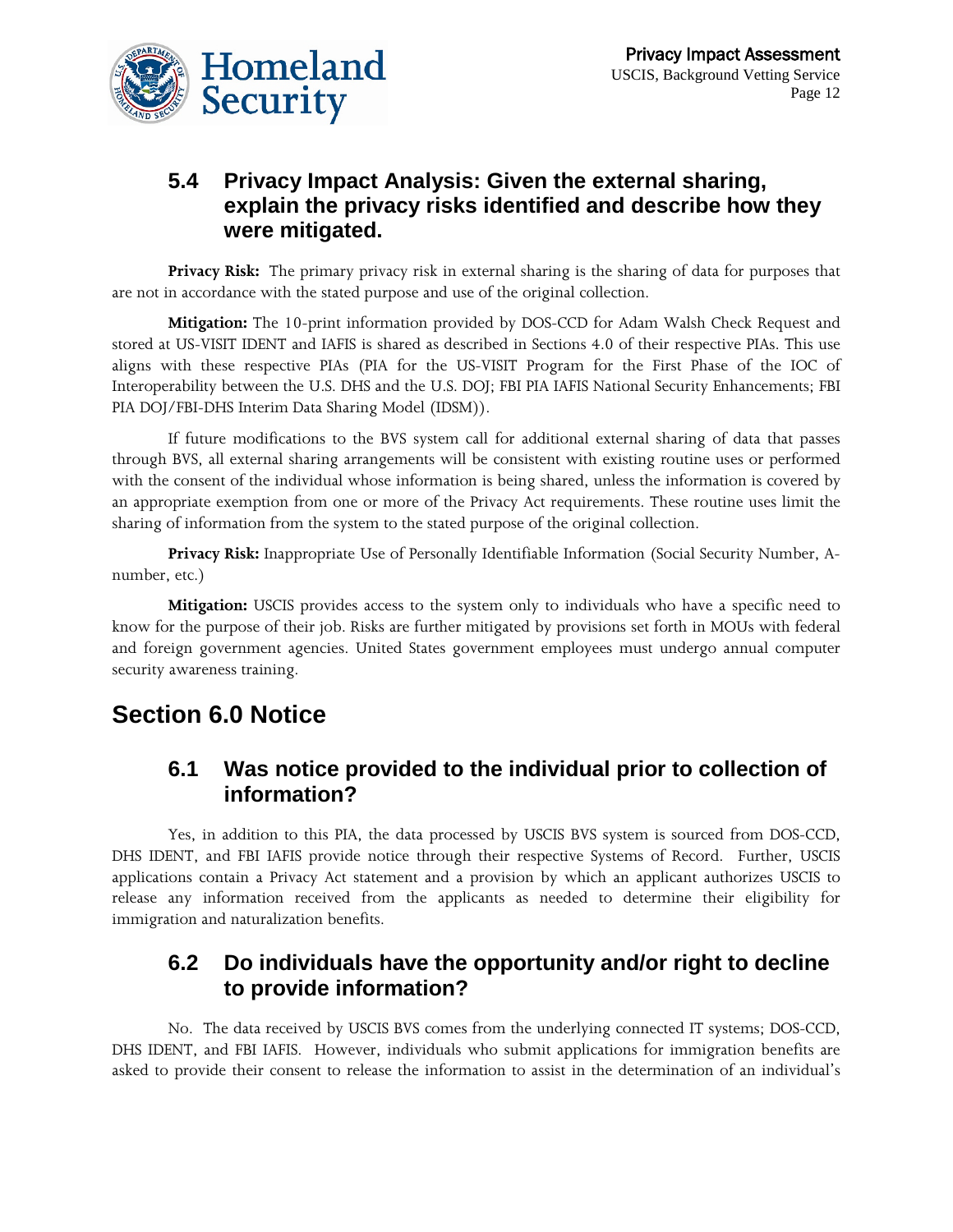

eligibility for a benefit. The following is an example of the language found on an immigration benefit application:

*YOUR CERTIFICATION: I certify under penalty of perjury under the laws of the United States of America, that the foregoing is true and correct. Furthermore, I authorize the release of any information from my records that U.S. Citizenship and Immigration Service need to determine eligibility for the benefit that I am seeking. Source: Form I-130 (Rev 10/26/05) Y Page 2.*

An individual has the right to decline to provide the required information and consent; however, failure to do so may result in the denial of the requested benefit request.

# **6.3 Do individuals have the right to consent to particular uses of the information? If so, how does the individual exercise the right?**

No. The data received by USCIS BVS comes from the underlying connected IT systems; DOS-CCD, US-VISIT IDENT, and FBI IAFIS. However, a Privacy Act Statement detailing authority and uses of information is presented to the individual on the forms I-130, I-360, and I-600 that the USC would use to file their petition under BVS. These forms also contain a signature certification and authorization to release any information from an individual record that USCIS needs to determine eligibility, including biometric and biographic information. All USCIS applications include a Privacy Act Statement and a signature release authorizing "…the release of any information from my records that USCIS needs to determine eligibility for the benefit…" See the Section 6.2.

Consent is given for any use to determine eligibility, when the individual signs the application. An individual has the right to decline to provide the required information and consent; however, failure to do so may result in the denial of the requested benefit request.

# **6.4 Privacy Impact Analysis: Describe how notice is provided to individuals, and how the risks associated with individuals being unaware of the collection are mitigated.**

The stand alone systems that are connected to the USCIS BVS collect personally identifiable information as a required part of the adjudication process, which must occur prior to the granting of an immigration benefit. The privacy risk that an individual may not be fully aware that their information will be used by BVS is associated with this particular collection of information. In order to mitigate this risk, USCIS provides a Privacy Act Statement on its applications. The application also contains a signature certification and authorization to release any information provided by the individual.

# **Section 7.0 Access, Redress and Correction**

### **7.1 What are the procedures that allow individuals to gain access to their information?**

As a decision aide tool, the USCIS BVS helps DOS-CA consular officers determine if a family-based immigration petition is "clearly approvable" by determining whether the petitioner has ever been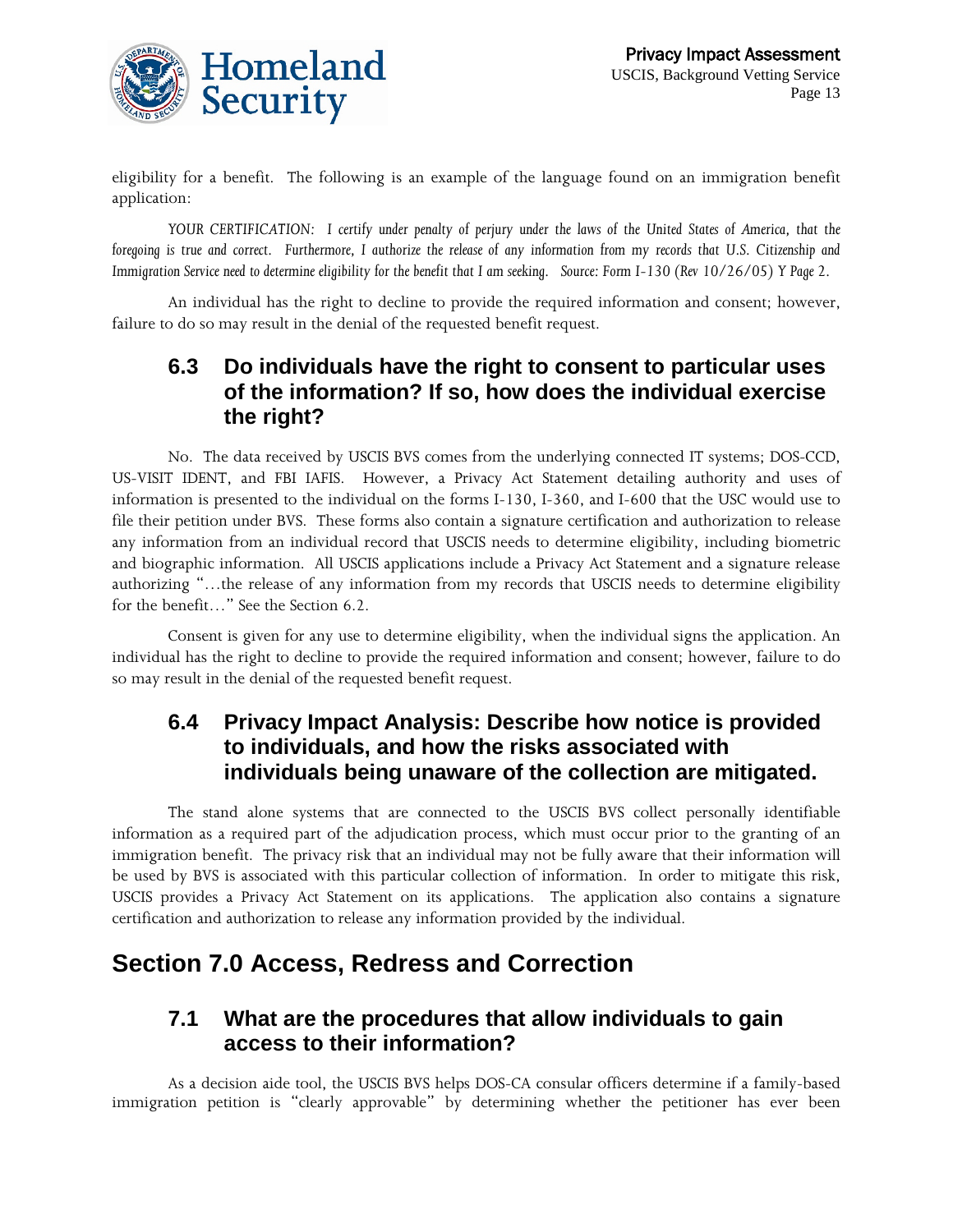

convicted of a "specified offense against a minor" for purposes of the Adam Walsh Act, as indicated in their criminal history record via IAFIS, or derogatory information returned via US-VISIT IDENT. That is all that the USCIS BVS does in this context. The rest of the adjudication process takes place within the DOS-CA systems. The USCIS BVS does not contain any mechanism that would enable individuals to gain access to the BVS copy of their information that was either copied from the origin system of record (e.g., IAFIS, US-VISIT) or derived (e.g., clearly approvable/Green Status or not clearly approvable/Red Status). Rather, individuals may seek access to information provided to USCIS through the means published in the applicable system of records. In order to gain access to one's information stored in the source IT systems, a request for access must be made in writing and addressed to the Freedom of Information Act/Privacy Act (FOIA/PA) officer at USCIS. Individuals who are seeking information pertaining to them are directed to clearly mark the envelope and letter "Privacy Act Request." Within the text of the request, the subject of the record must provide his or her account number and/or full name, date and place of birth, and notarized signature, and any other information that may assist USCIS in identifying and locating the record, and a return address. For convenience, individuals may obtain Form G-639, FOIA/PA Request, from the nearest DHS office and used to submit a request for access. The procedures for making a request for access to one's records can also be found on the USCIS web site, located at www.uscis.gov.

An individual who would like to file a FOIA/PA request to view their USCIS record may do so by sending the request to the following address:

U.S. Citizenship and Immigration Services National Records Center FOIA/PA Office P.O. Box 648010 Lee's Summit, MO 64064-8010

 $\overline{a}$ 

# **7.2 What are the procedures for correcting inaccurate or erroneous information?**

The underlying connected IT systems are fully responsible for any data that they provide to USCIS BVS. The USCIS BVS is a specialized service and has no mechanisms for generalized updates to its connected systems; DOS-CCD, US-VISIT IDENT and FBI IAFIS.

With regard to a "Red Status" result, individuals will have an opportunity to contest and request the correction of their data that may have resulted in a "Red Status," once the petition is referred to the appropriate USCIS office for adjudication. Since the petition would no longer be "clearly approvable," DOS-CA must refer the petition to USCIS for adjudication. When the petition processing is referred to USCIS, the adjudication of the petition will be completed by the USCIS overseas office which has jurisdiction over the petitioner's overseas place of residence. The processes and procedures for correcting inaccurate or erroneous information, as it then may exist in the petition is documented within the SORN DHS-USCIS-007 - Benefits Information System September 29, 2008 73 FR 56596 (for I-130s, I-360s) and the SORN DHS/USCIS-005 - Inter-Country Adoptions Security June 5, 2007, 72 FR 31086 (for I-600s and I-800s) under the section "Contesting Record Procedures."[6](#page-13-0)

<span id="page-13-0"></span><sup>6</sup> SORN DHS-USCIS-007 - Benefits Information System September 29, 2008 73 FR 56596 published at <http://edocket.access.gpo.gov/2008/E8-22802.htm> and SORN DHS/USCIS-005 - Inter-Country Adoptions Security June 5, 2007, 72 FR 31086 published at http://edocket.access.gpo.gov/2007/07-2783.htm.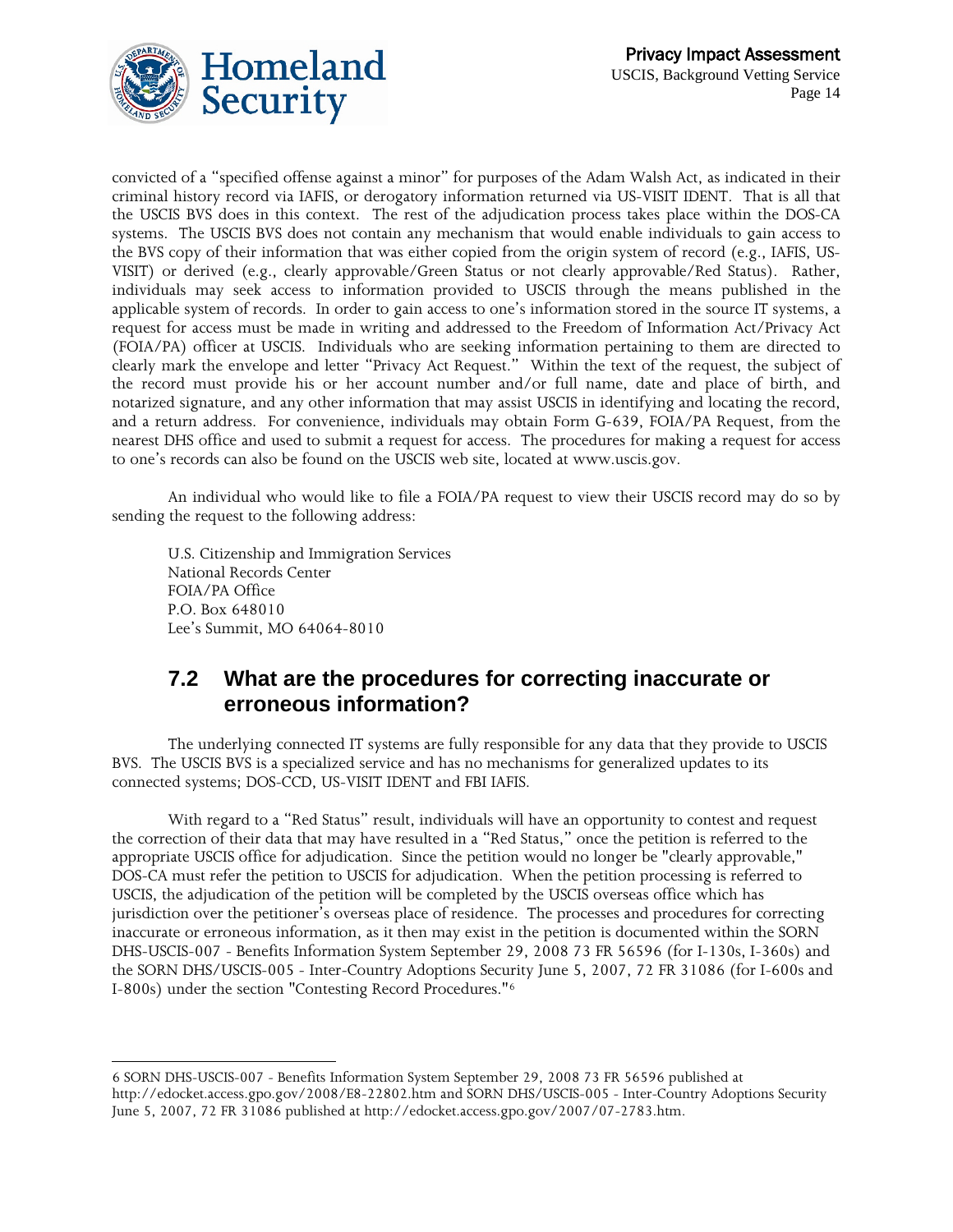

# **7.3 How are individuals notified of the procedures for correcting their information?**

The Privacy Act SORN for the connected system (DOS-CCD, US-VISIT IDENT, FBI IAFIS) provides individuals with guidance regarding the procedures for correcting information. This PIA also provides similar notice. Privacy Act Statements, including notice of an individual's right to correct information, are also contained in immigration forms published by USCIS.

# **7.4 If no formal redress is provided, what alternatives are available to the individual?**

Petitioners are provided opportunity for redress as discussed above.7.1 and 7.2

# **7.5 Privacy Impact Analysis: Please discuss the privacy risks associated with the redress available to individuals and how those risks are mitigated.**

**Risk**: The main risk with respect to redress is that the right may be limited by Privacy Act exemptions or limited avenues for seeking redress.

**Mitigation**: The redress and access measures offered by USCIS are appropriate given the purpose of the system. Individuals are given numerous opportunities during and after the completion of the adjudication process to correct information they have provided and to respond to information received from other sources. USCIS does not claim any Privacy Act access and amendment exemptions for this system so individuals may avail themselves to redress and appeals as stated in the DHS Privacy Act regulations (found at 6 Code of Federal Regulations, Section 5.21).

# **Section 8.0 Technical Access and Security**

The following questions are intended to describe technical safeguards and security measures.

### **8.1 What procedures are in place to determine which users may access the system and are they documented?**

USCIS personnel and contractors who have received the appropriate security and privacy training will have access to the USCIS BVS User Interface. The primary user groups at USCIS include background vetting officers, supervisors, and support staff. In addition, the ESB Staff and Operations and Maintenance contractors (e.g., the operators) working on developing and supporting the USCIS BVS infrastructure may also have access to the system.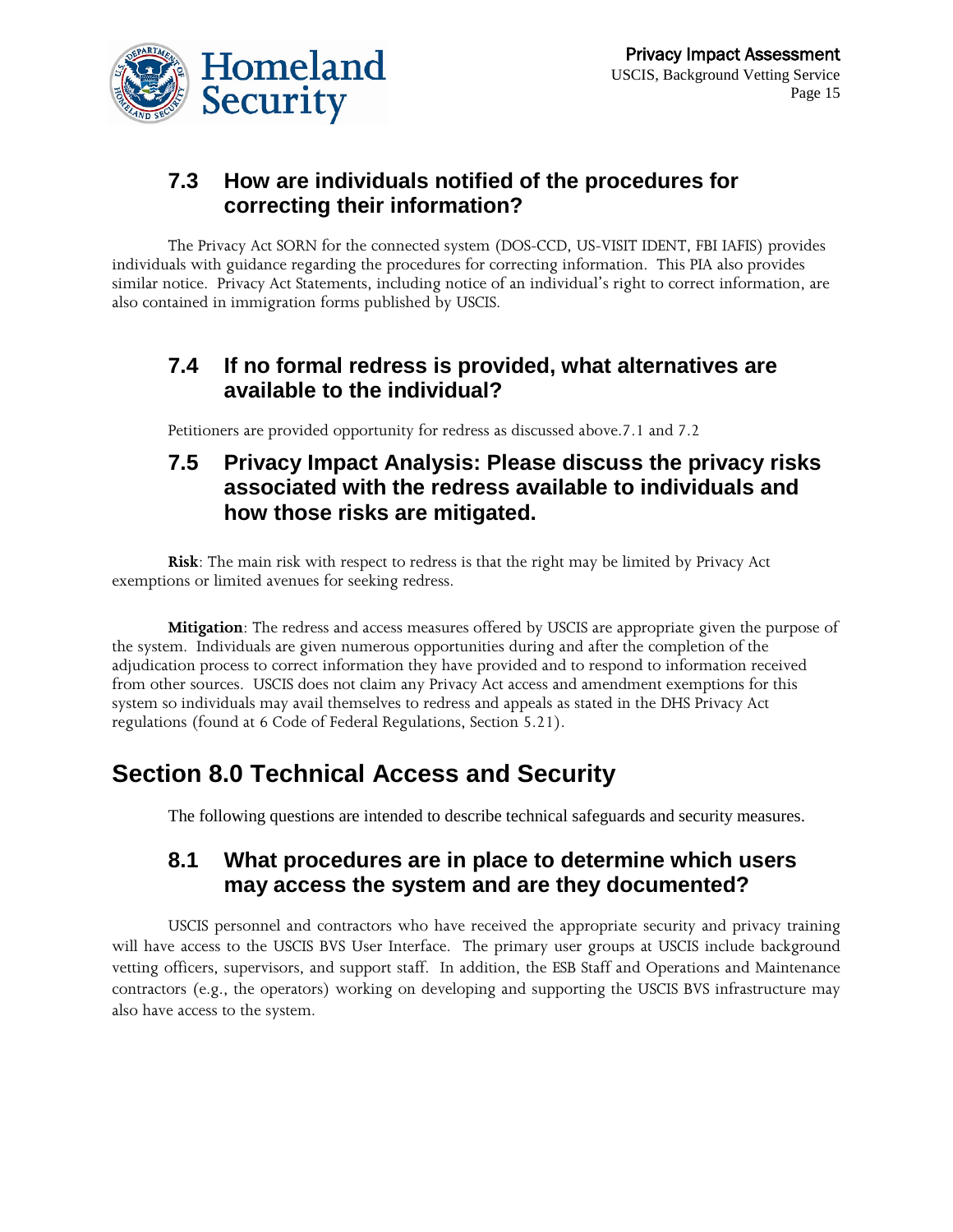

# **8.2 Will Department contractors have access to the system?**

Only to the extent that contractors are used for background vetting responsibilities will contractors have access to the system. This access must be granted on an individual-by-individual basis by the supervisors of the users who request access. In addition, the Operations and Maintenance contractors (e.g., the operators) who support the USCIS BVS infrastructure may also have access to the system.

# **8.3 Describe what privacy training is provided to users either generally or specifically relevant to the program or system?**

USCIS provides training to all BVS users. This training addresses relevant privacy concerns, including Privacy Act obligations (e.g., SORNs, Privacy Act Statements, etc.). Each USCIS site has the responsibility to ensure that all federal employees and contractors receive the required annual computer security awareness training and Privacy Act training.

# **8.4 Has Certification & Accreditation been completed for the system or systems supporting the program?**

BVS is being implemented as a Service within the FISMA system USCIS Enterprise Service Bus General Support System (GSS). In March of 2010, the USCIS ESB GSS platform and its services obtained a re-certification with a three year Authority to Operate (ATO) from the USCIS CIO after completing DHS C&A requirements. eCISCOR received a full C&A and was granted an ATO on September 16, 2008 and expires on September 16, 2011. DOS-CCD was granted an ATO on March 1, 2007 and expires on February 28, 2010. DHS US-VISIT's IDENT was granted an ATO on May 10, 2007 and expires on May 9, 2010.

### **8.5 What auditing measures and technical safeguards are in place to prevent misuse of data?**

The USCIS BVS is provided through the USCIS ESB. The USCIS ESB's full auditing capabilities are implemented and are in use by the USCIS BVS in accordance with the DHS Sensitive Systems Policy Directive 4300A and the DHS 4300A Sensitive Systems Handbook. This includes the auditing of any BVS transactions. The USCIS ESB maintains this audit data on the servers in use by the system and these servers have been secured according to standards established by DHS policies. This helps ensure that no unauthorized access occurs on these servers and that the audit data is securely maintained.

# **8.6 Privacy Impact Analysis: Given the sensitivity and scope of the information collected, as well as any information sharing conducted on the system, what privacy risks were identified and how do the security controls mitigate them?**

**Privacy Risk:** Given the scope of the personal information accessed by USCIS BVS and associated systems, there are inherent security risks, e.g., unauthorized access, use and transmission/sharing.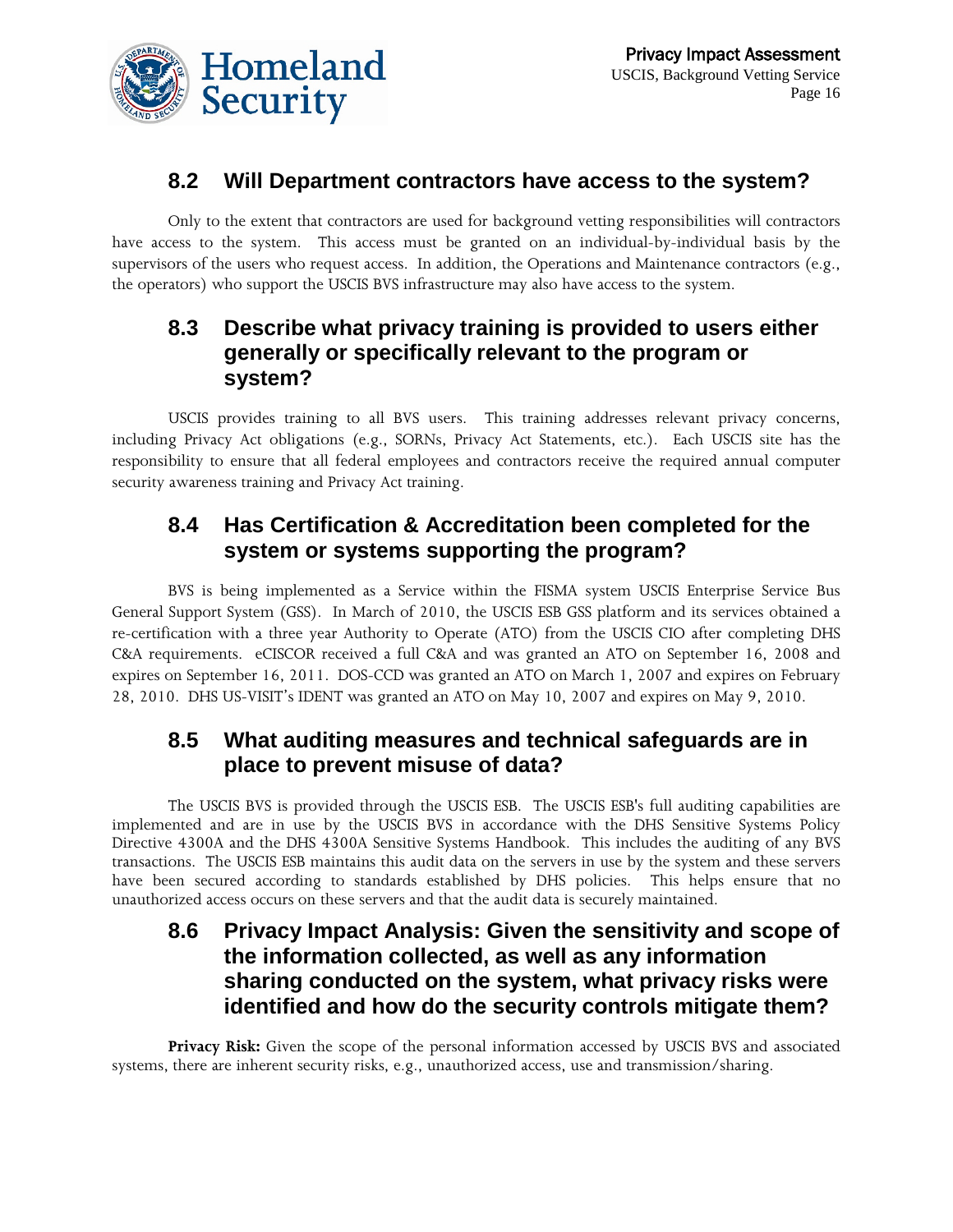

**Mitigation:** Access and security controls have been established to identify and mitigate privacy risks associated with authorized and unauthorized users, namely misuse and inappropriate dissemination of data. Role-based user accounts are used to minimize the number of persons who have access to the system. Audit trails are kept in order to track and identify any unauthorized changes to information in the system. USCIS BVS and associated systems have a comprehensive audit trail tracking and maintenance function that stores information on who submits each query, when the query was run, what the response was, who received the response, and when the response was received. Data encryption is employed where appropriate to ensure that only those authorized to view the data may do so and that the data has not been compromised while in transit. Further, USCIS BVS and associated systems comply with DHS and FISMA/NIST security requirements, which provide criteria for securing networks, computers, and computer services against attack and unauthorized information dissemination. Each time USCIS BVS and associated systems are modified, the security engineers review the proposed changes and if required, perform Security Testing and Evaluation (ST&E) to confirm that the controls work properly. All personnel are required to complete annual online computer security training.

# **Section 9.0 Technology**

# **9.1 What type of project is the program or system?**

The USCIS BVS is a composite service provided through USCIS ESB, an infrastructure that supports the use of individual services within a SOA. The USCIS ESB is a set of commercial off-the-shelf software that provides a standardized infrastructure to connect to multiple systems and services.

# **9.2 What stage of development is the system in and what project development lifecycle was used?**

The USCIS BVS is currently in the development stage, using the USCIS Information Technology Lifecycle Methodology.

# **9.3 Does the project employ technology which may raise privacy concerns? If so please discuss their implementation.**

No. The BVS does not employ technology that raises privacy concerns.